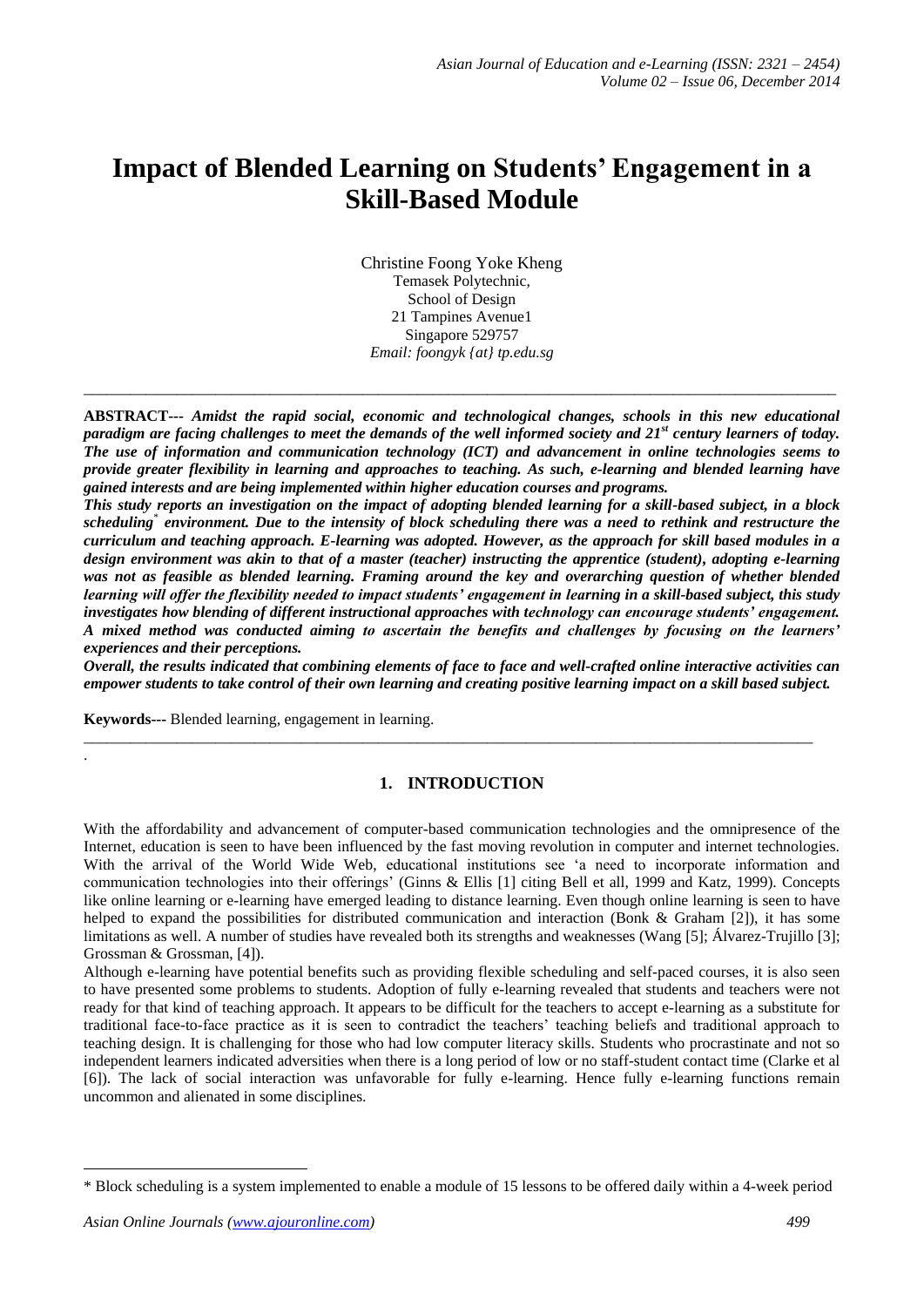However with the increase in online courses, researchers suggested that the combination of traditional face-to-face instruction and online learning to create "blended learning" is valuable and will make a better impact in learning outcomes (Garrison & Kanuka [7]; Bonk & Graham [2]).

### **Theoretical Perspectives for Blended Learning**

Research in education has maintained that the main emphasis in learning must be on interaction and collaboration. This sociocultural perspective claims that learning occurs and happens in social interactions and environment. (Greeno & van de Sande[8]). Building on the theory of a cognitive constructivist Dewey, researchers have progressively developed his idea by placing importance on interactions between student and student, student and teacher and student and content (Moore [10]., Wagner [11] and Kearsley[12]). Interactions are considered as an important and fundamental factor to the learning process and a "defining characteristic of education" (Moore [10]).

As such the approach in this study is structured in a constructivist learning perspective where students become actively engaged in their learning process. Believing that interactive activities can engage and motivate learning, online tools such as audio and video communications, blogs and wikis and e-portfolios are used to engage students and develop cognitive abilities (Garrison & Vaughan [9]).

### **Why adopt blended learning**

It has been observed that in education the availability of computer technologies has increased focus on key traits, needs and competencies for 21<sup>st</sup> century learners and expanded educational options available to both students and teachers (Foong [13]). The influences of these technological changes have formed a generation of students who effortlessly engage in the online environment. They expect a relevant and engaging learning approach and might not be comfortable with the transmission of information in lectures (Garrison & Vaughan [9]). In order to nurture students' socialization and improve their learning outcomes there is a growing need of new methodologies and tools for student centered approaches. Blended Learning techniques have been raised as potential to facilitate this process (Dalsgaard & Godsk  $[14]$ ).

The use of online components is relatively limited in our school particularly in design disciplines. This slow pace of adoption may be because the approach for skill-based modules was akin to that of a 'master (teacher) instructing the apprentice (student)' (Bender & Vredevoogd [15]). This can easily be related to a teacher-centered approach to education. These students, through no fault of their own, can result to a passive approach to learning as they rely on the didactic way where the teacher is considered as the 'master' as compared to a facilitator of knowledge acquisition in an online learning environment.

Influenced by the culture of education and own experiences, we were incline to support that technology is an essential part of students' life and it is important as an educator to incorporate it into the classrooms to engage them (Oblinger [16]., Prensky [17]). By offering students the potential to foster engagement through creating and sharing knowledge, their learning can be more creative, challenging and open ended (Sharpe et al [18]). A study by Creanore & Trinder has revealed that 'technology enhanced learning is often recognized as means of providing flexibility through easier access to course and activities' (cited in Sharpe et al, [18]).

Drawing on existing literature and the work of Hinterberger *et al* [19], it is debatable that blended learning is not just a combination of face-to-face and online learning but involves a variety of teaching and learning approaches. Through the use of synchronous and asynchronous learning activities enhanced with technologies, blended learning aims to foster an active learning approach (Garrison & Kanuka[20]: Vaughan [21]). As such, deploying blended learning in a skill based module aims to enhance learning through integration of active learning approaches and extensive use of "masters' work experiences. By utilizing technology-enabled and collaborative activities it aspires to encourage creativity and innovation to occur in an engaging and active learning environment. However this can be very challenging for current teachers to detach from their current strategies and deploy new innovation such as blended learning. This describes a study adopting an approach that:

- 1. encourages a design department to innovate through initiating change
- 2. allows students to engage in learning activities rather than passively accepting information
- 3. empowers students to take control of their own learning and creating positive learning impact on a skill based subject
- 4. promotes collaboration between cross-disciplinary teams to discover and build on innovative teaching approaches

### **2. METHOD**

#### **Overview**

This study arises from the increased focus on key traits, needs and competencies for  $21<sup>st</sup>$  century learners in a design department. Despite utilizing the conventional approach of studio culture and transmitting skills from master (teacher) to apprentice (student), student evaluations were generally positive. However, on reflection, I felt that deep learning was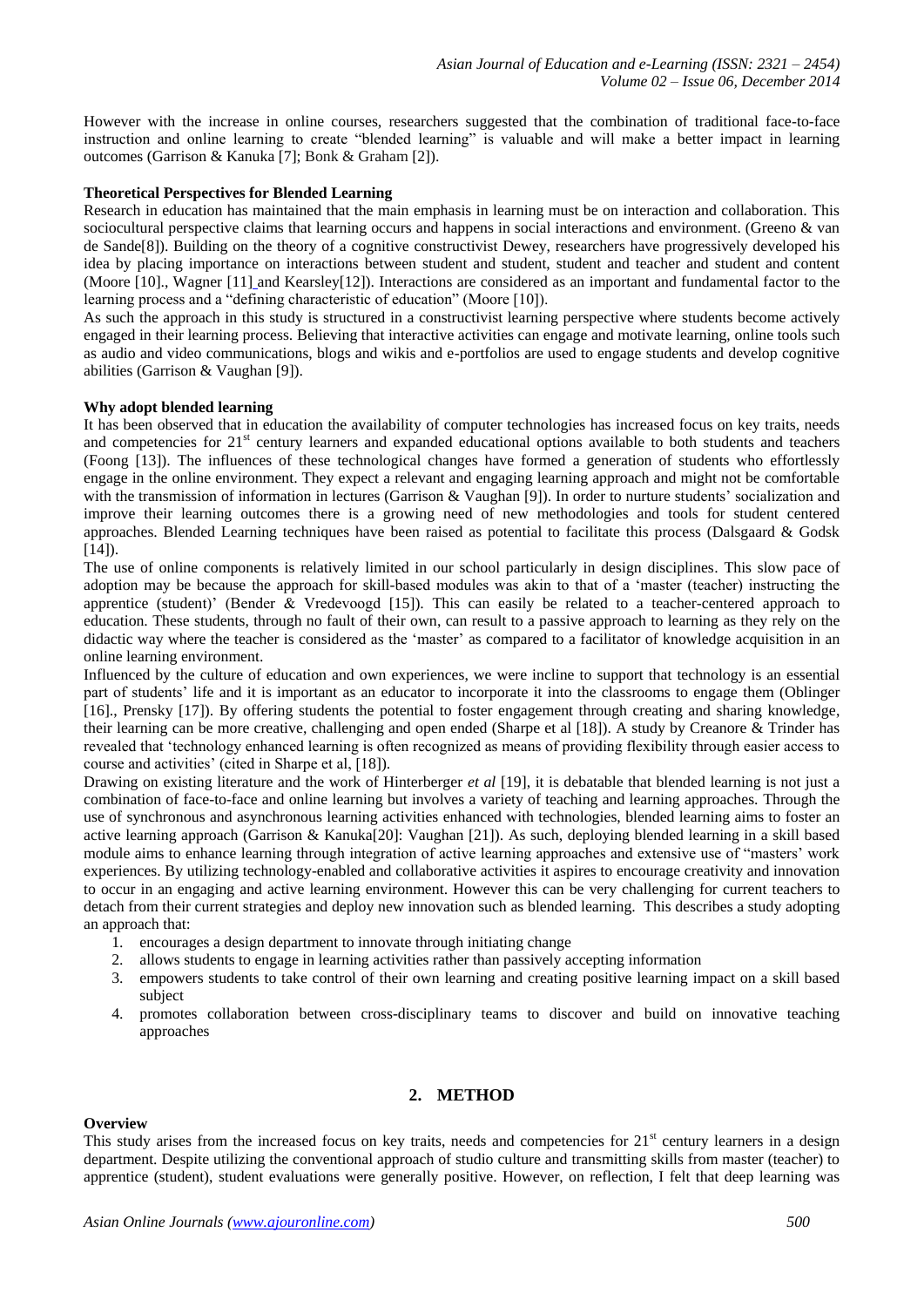hampered. This approach does not seem to embolden students to be self-directed but was more teacher-centered with projects initiating superficial engagement.

With desired outcomes of enhancing student engagement, autonomous learning and promoting lifelong and flexible learning we had to radically redesign and pilot run a skill based module in terms of teaching approaches and content. With the combination of face-to-face and online learning, we viewed blended learning as an opportunity to merge different methodologies and technologies.

## **Transforming the module**

Adopting student-centered approach, this skill based module was redesigned and structured to blend face-to-face and online content learning to entice a total of 30 students to be engaged in their learning. The primary philosophy that emerged was a constructivist approach (Mishra [22]). Traditional face-to-face demonstrations, videos, online activities and group assignments (Mishra [22]) were incorporated where the set-up is to 'enable the learners to be self-directed and have control over their learning' (Bonk cited in Vandermolen, [23]).

Adhering to constructivist approaches (Vygotsky [24] Bates, [25]) where learning is understood to be collaborative and interactive, individual activities such as viewing of videos and online exercises and group assignments where students collaborated as a team, were put in place. An induction workshop was setup to ensure students were comfortable with using the technology.

The online activities were created to encourage individual students to view and participate without any facilitation from the teacher and outside classroom time. These activities were not graded to research on whether students will continue to invest their attention and energy despite no extrinsic factors. This is in consideration that engagement will occur when students have choices in what they participate in (Renzulli [26]) and are more likely to take on a deeper learning approach and be engaged (Biggs [27]) when learning actively.

Students were tasked to form a group. Upon return for face-to-face lesson they were encouraged to demonstrate a range of design skills and develop new designs that they had learnt online and observed after viewing the videos. This group assignment was crafted to help promote student collaboration where the activities involved the sharing of knowledge, responsibilities and interactions amongst the members of the workgroup.

Through students' feedback and teachers' observations, students seem to have a preference to participate in the relevant, interactive projects and joint activities where features of engagement were seemed to have been established ie engaging in online environment, engaging in the content, engaging in a collaborative group and engaging in a discussion. However due to some technical difficulties affecting the accessibility of the online activities (which could only be access within institutional compound) has deterred the students from a 100% acceptance of this approach.

### **Data Collection**

Utilizing a mixed methods design, both quantitative and qualitative data were collected and analyzed to obtain thorough and detailed results. This approach was necessary to select the appropriate participants from an e-survey by categorizing and generalizing and deepen understanding by focusing on the learners' voice in a face-to-face interview. The first stage of data collection incorporates purposive sampling of volunteers and online e-survey. Questions were set to target towards analyzing the following topics (Foong [13]):

- Students' perceptions on blended leaning
- Whether videos and online activities are meaningful
- Readiness and preparation of the module and
- Students' engagement in learning and motivation and learning.

A mixture of 5-point Likert scale-based questions, multiple choice and open ended questions were utilized. The neutral option was provided to ensure a degree of flexibility and liberty was provided to the participants. Likert scale-based questions were measured based on mean, minimum and maximum responses, percentages and standard deviation.

### **Data Analysis**

**Table 1** – Overall summary of mean value and aggregate % of questionnaires for each theme

| <b>Theme</b>                                                         | Total<br>Count | Total<br>Score | * Mean<br>(S/C) | Strongly<br>Agree<br>& Agree | Neutral | Strongly<br>Disagree $\&$<br>Disagree |
|----------------------------------------------------------------------|----------------|----------------|-----------------|------------------------------|---------|---------------------------------------|
| i. Students' perceptions of blended<br>learning – Not in favor of BL | 120            | 411            | 3.42            | 51.65                        | 28.35   | 20.00                                 |
| ii. Whether<br>videos<br>online<br>and<br>activities are meaningful  | 180            | 596            | 3.31            | 48.88                        | 32.76   | 18.36                                 |
| iii. Readiness and preparation of the<br>module                      | 150            | 421            | 2.81            | 44.98                        | 38.00   | 16.68                                 |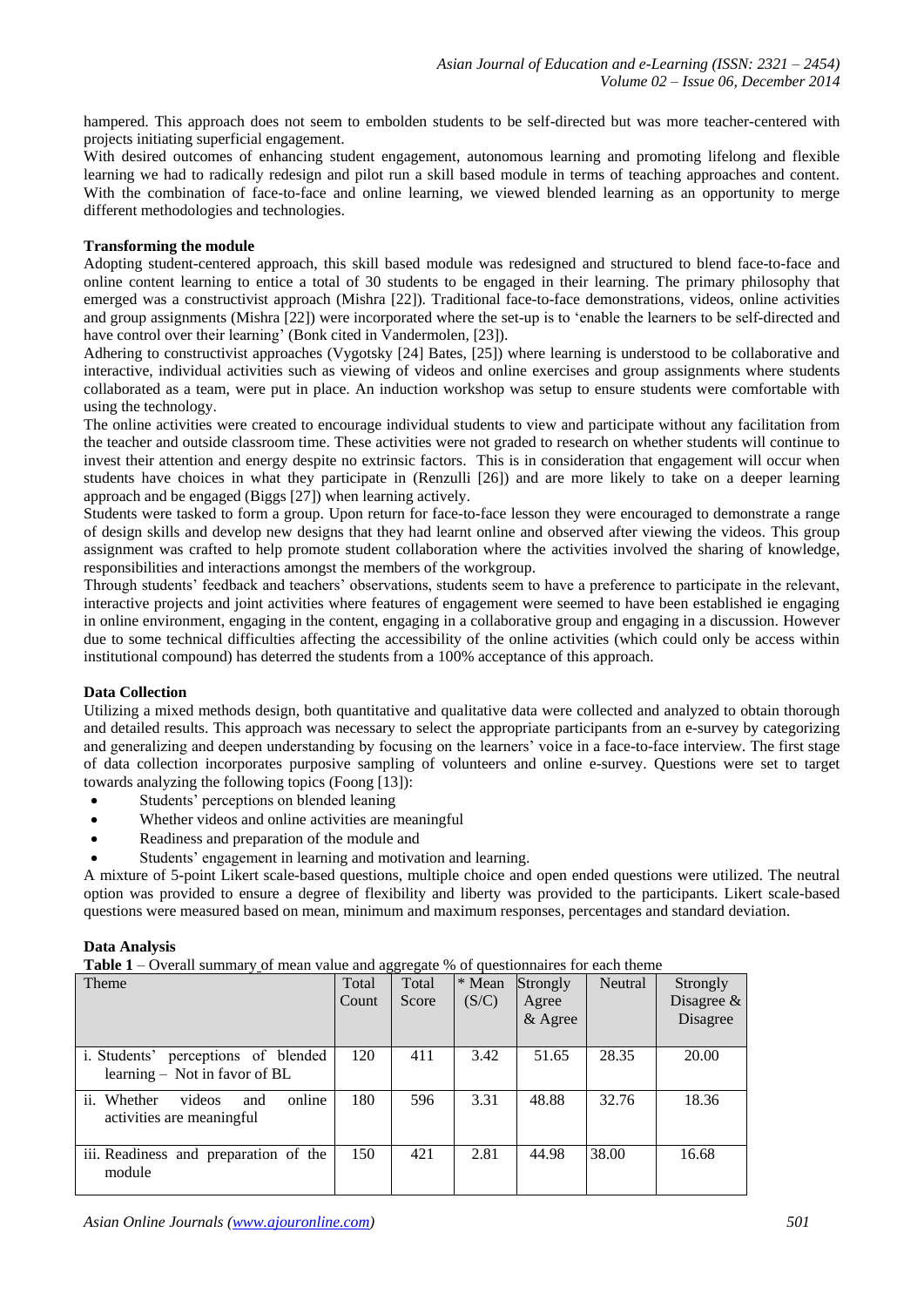| $\epsilon$ bears, a barongler, and $\epsilon$ |       |       |       |                            |       |               |  |  |  |
|-----------------------------------------------|-------|-------|-------|----------------------------|-------|---------------|--|--|--|
| Theme                                         | Total | Total |       | * Mean Very Likely Neutral |       | Very Unlikely |  |  |  |
|                                               | Count | Score | (S/C) | & Likely                   |       | & Unlikely    |  |  |  |
| iv. Students' engagement in learning          | 150   | 535   | 3.56  | 51.98                      | 41.34 | 6.68          |  |  |  |
| v. Motivation and learning                    | 150   | 610   | 4.06  | 76.02                      | 18.66 | 15.32         |  |  |  |

\*(Scores on a  $1 - 5$  scale, 1 strongly disagree and  $5 -$  strongly agree)

# \*(Scores on a  $1 - 5$  scale, 1 very unlikely and  $5 -$  very likely)

# **i. Students Perceptions of Blended learning**

From the results of individual question, 56.6% still prefer the traditional face-to-face whilst 6.6% were not in favor with 36.7% being impartial. Although they still prefer lectures, participants did not consider videos or online activities to be problematic or difficult to comprehend but 73.3% highlighted that insufficient time was a hindrance instead. 53.3% concurred that more effort is needed to complete the blended learning activity in their own time as they tend to procrastinate

### **ii & iii. Whether videos and online activities are meaningful, Readiness and preparation of the module**

Findings showed that blended learning was believed to have enhanced students' learning. 60% of participants claimed that the online activities were engaging and interesting. The online activities and videos have been rated effective providing independence and helping them to be responsible in their own learning. Yet neutral votes were 23.3% and 16.7% voted negatively. 53.3% voted that the videos and activities have encouraged them to interact more with facilitator and peers whilst 36.7% was on a neutral and 10% disagreeing. In the open ended questions positive comments indicated an appreciation of the new teaching approach (Foong [13]):

Videos are helpful and can be referred to anytime, website is a platform to seek help, able to practice and repeat and learn at my own pace

Independent learning, no need to waste so much of curriculum time

Interactive, descriptive, fun, interesting and most of all something new

More techniques can be learnt through videos

Appreciate the effort to provide up to date and improved forms of teaching

Although engaging I still think class demonstrations are crucial, revision of the lesson should be demonstrated once more in class.

Although participants seems to favor adopting blended learning for the skill based module, only 20% voted for and 50% was neutral to enroll in another subject delivered in the same manner. This seems to be the outcome of the issues of accessibility to the website beyond institution compound as commented by a participant: '…perhaps the videos should be made accessible from home as well as from school, because its current disposition limits accessibility' (student xxx3B cited by Foong [13]). For clarity this was probed further in the structured interviews.

### **iv. Students engagement in learning**

Student participants have optimistically viewed the classroom activities as engaging and enhancing learning. Ranging from 50% to 70% they deemed the activities as fostering peer collaboration and improving academic performance. Many commented that they were actively engaged and involved in the activities of blended learning describing them as "…fun, interactive and educational, convenient, different and most of all enjoyable". Nevertheless some expressed their primary concern was the inflexibility of the activities due to limited access to the website where it infringes into their leisure time and learning styles thus affecting the interest of this approach. It also hindered them from enjoying and learning from the online activities.

In the face-to-face interviews valuable comments on how students accommodated and engaged in blended learning was generated. Insufficient contact with the teachers has provided a wrong perception that there was a delay in explanation to students who were not fully supportive of blended learning. Many believe that teachers do play a major part in their learning and without their guidance they will not progress.

# **Benefits of blended learning**

- Time flexibility and better utilization of classroom time Reviewing the videos before lesson enabled students be more primed enabling a discussion rather than a monologue. It also aid teachers to concentrate on deepening students' understanding. However, they do realize that the reduced hours in a face-to-face classroom does not equate to a lighter course workload (Vaughan [21]).
- Increased student-student interactions, student-content and student-teacher interactions An increased in interactions was observed with a more rounded teaching that substantiated Dziuban *et al's* [25] theory highlighting that blended learning should be a fundamental redesign of instructional model with the shift from lecture to student-centred instruction increasing in interactions.
- Improved student's engagement and knowledge and skills Contributed to improving learning outcomes (Dziuban *et al's* [25]) for students who recognized the enrichment of blended learning, meaning and value of the tasks and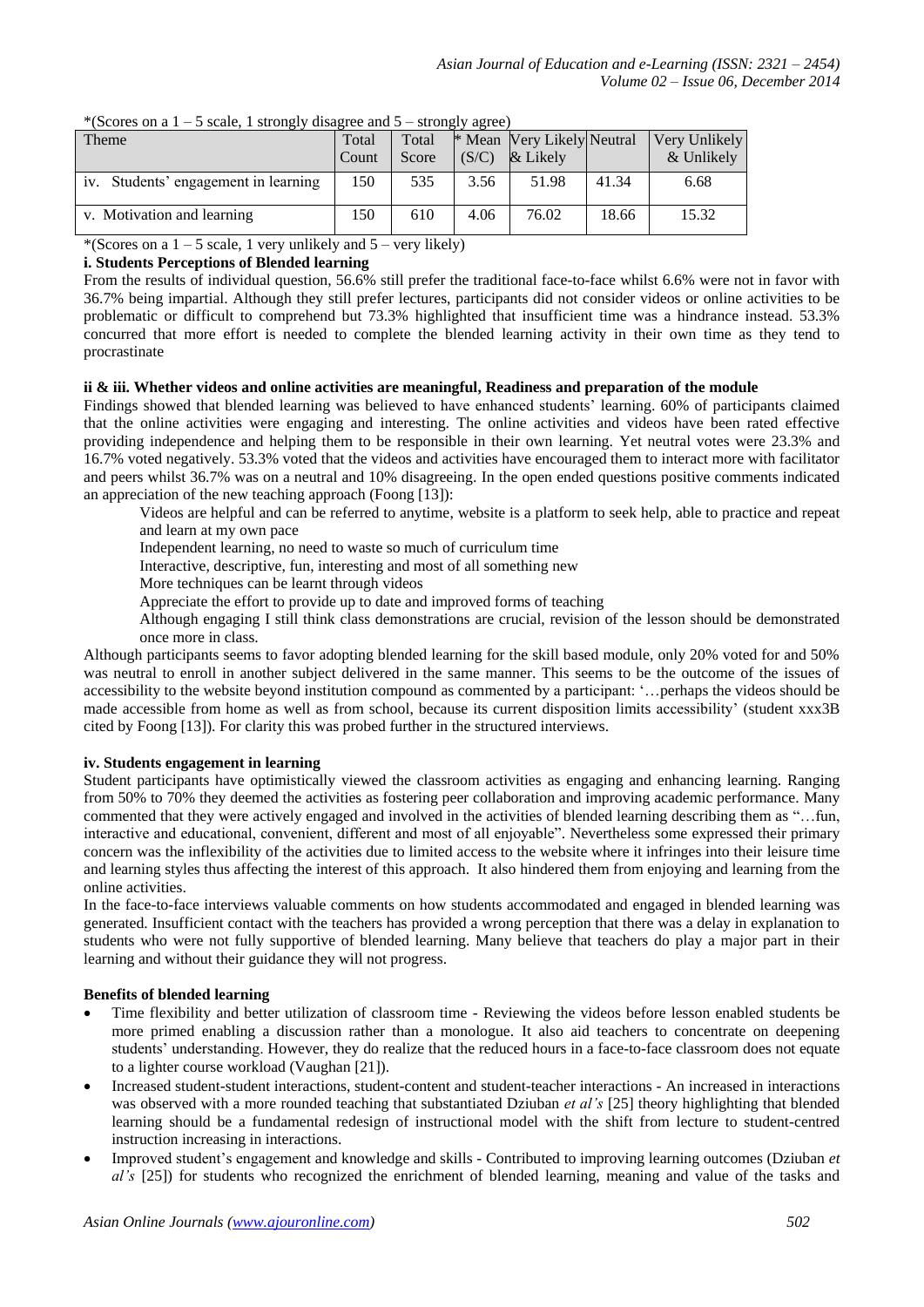commitment to the workload.

- New teaching approaches Utilizing technology blended learning provides an alternative platform for teaching but cannot replace total classroom environment.
- Self-paced learning and independent learning Online activities provide limitless access to course materials and offers an avenue for absentees to review and repeat when necessary.

### **Challenges**

- Preparation prior to execution Time in preparation is a challenge as observed by the teachers in this study. Preparing videos and online activities were time consuming tasks.
- Acquiring new technology skills and confidence Proper training is a necessity and on-going technical support is essential in the use of technology and online courses. Merging technology to pedagogy for effective learning is no easy task.
- Lack of immediate clarification for students With the reduction in face-to-face lessons teachers are required to provide clarity and consistency in communications to facilitate blended learning to counteract the lack of spontaneous feedback.
- Necessity to consider the best activities for the module The blended learning activities must be effective enough to engage the learner where meaning and connection to the subject can be constructed.

# **3. CONCLUSION**

Findings from this study demonstrated that adopting blended learning for a skill based module did benefit and empowered students to be independent learners. Although students were positive about blended learning, they still regard the teacher as the essential element attributing to their learning, engagement and construction of meaning from their experiences Vandemolen [26]. However to engage students in deeper understanding blended learning must be designed specifically to encourage autonomy through interactions, collaborations and participating in challenging activities.

# **4. REFERENCES**

- [1] Ginns, P., & Ellis, R. A. (2009). Evaluating the Quality of E-learning at the degree level in the Student Experience of Blended learning. *British Journal of Educational Technology.* DOI: 10.1111/j.1467-8535.2008.00861. p. 652
- [2] Bonk, C. J., & Graham, C. R. (2006). *The Handbook of Blended learning: Global Perspectives, Local Designs*. San Francisco: John Wiley.
- [3] Álvarez-Trujillo, H. (2008). Benefits and Challenges for the Online Learner. *Educational Benefits of Online*  Learning<sub>**.**</sub> Thomas Jefferson University (2008), ht[thttp://www.strayer.edu/online\\_benefits.](http://www.strayer.edu/online_benefits)
- [4] Grossman, H., & Grossman, V. (2008). Use of Interactive Multimedia Programs for Pathology E-learning: Strengths and Weaknesses. In *Hello! Where are you in the landscape of educational technology? Proceedings Ascilite Melbourne 2008*. [http://www.ascilite.org.au/conferences/melbourne08/procs/grossman-poster.pdf.](http://www.ascilite.org.au/conferences/melbourne08/procs/grossman-poster.pdf)
- [5] Wang, M. J. (2010). *Online collaboration and offline interaction between students using asynchronous tools in blended learning*. Australasian Journal of Educational Technology, 26(6), 830-846.
- [6] Clark, S., Lindsay, K., Mckenna, C. & News, S. (2004) Inquire: A case study evaluating the potential of online MCQ tests in a discursive subject. *ALR-J, Research in Learning Technology.* 12(3), 249 – 260.
- [7] Garrison, D., & Kanuka, H. (2004). Blended learning: Uncovering its transformative potential in higher education. Internet and higher Education, 7(2), 95-105.
- [8] Greeno, J., van de Sande, C. (2007). Perspective understanding of conceptions and conceptual growth in interaction (Electronic version). Educational Psychologist, 42(1), 9-23.
- [9] Garrison, R., & Vaughan, N. (2007). *Blended Learning in Higher Education: Framework, Principles , and Guidelines*. USA: John Wiley and Sons.
- [10] Moore, M. G. (1989). Three Types of Interaction. *The American Journal of Distance.* Education, 3(2), 1-6.
- [11] Wagner, E. D. (1994). In Support of a Functional Definition of Interaction. *American Journal of Distance Education, 8 (2), 6-29.*
- [12] Kearsley, G. (2000). *Online Education: Learning & Teaching in Cyberspace*. Belmont.
- [13] Foong, Y.K.C. (2013). A Study investigating the impact of blended learning on Students' engagement in learning in a block environment. Unpublished Masters Dissertation, University of Sheffield. 5-18.
- [14] Dalsgaard, C. & Godsk, M. (2007). Transforming traditional lectures into problem-based blended learning: Challenges and experiences, *Open Learning: Journal of Open and Distance Learning,* 22(1), pp. 29-42.
- [15] Bender, D. M. & Vredevoogd, J. D. (2006*). Using Online Education Technologies to Support Studio Instruction Educational Technology & Society, 9(4)*. 114-122.
- [16] Oblinger, D.G. (2008). Growing up with Google: What it means to Education. *Emerging Technologies for Learning* 3, 11- 29.